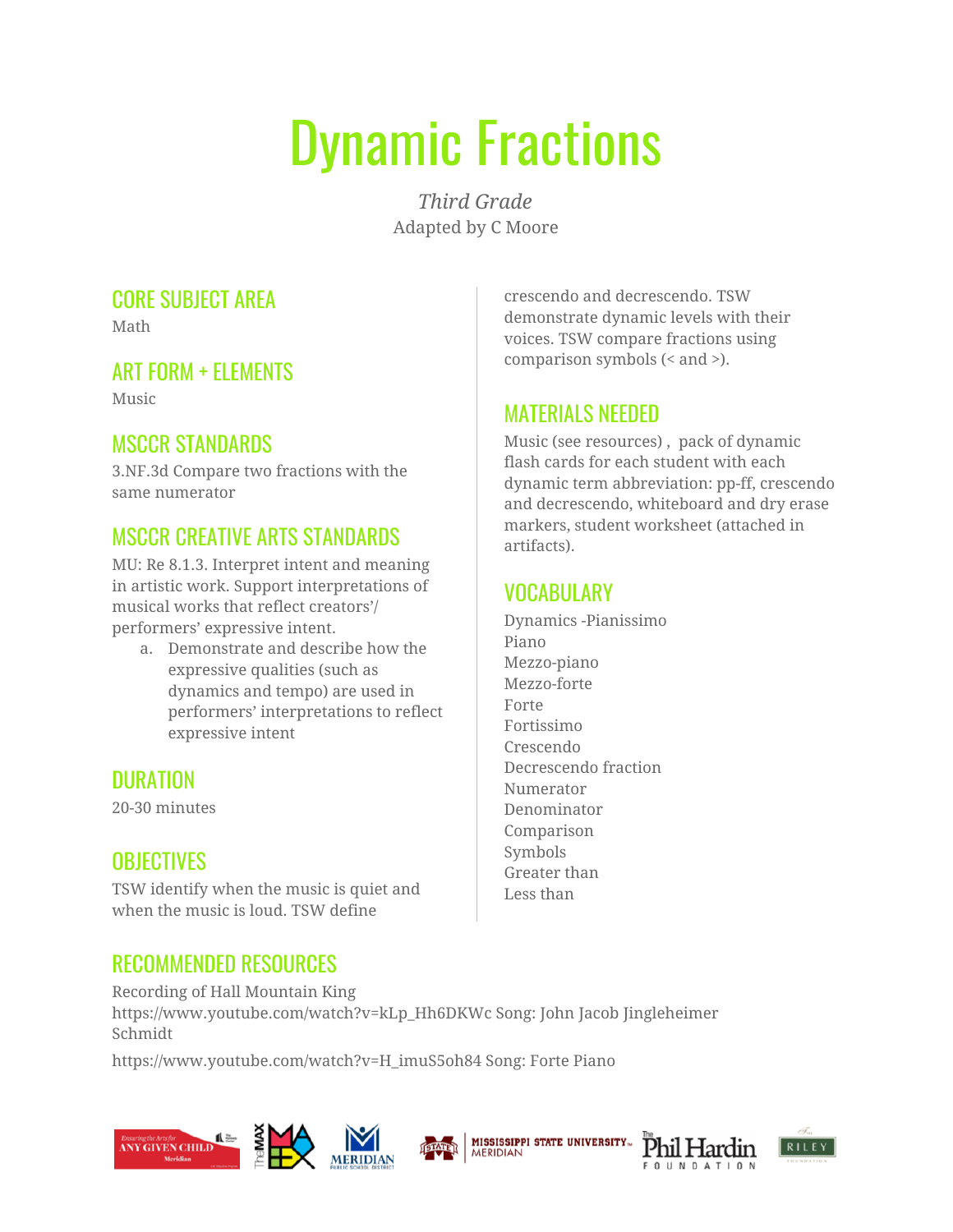#### LESSON SEQUENCE

The teacher will play The Hall of the Mountain King. The students will listen and then describe the piece. The student will tell how the music differed from the beginning to the end. (It will be soft at the beginning and loud at the end.)

The teacher will tell students that they are going to learn about dynamics, the volume of music, and how to speak some Italian.

- 1. Display flash cards with each dynamic tern starting with p and f.
- 2. Discuss Italian words and abbreviations.
- 3. Speak words at the correct dynamic level and have students echo you.
- 4. Continue with pp and ff.
- 5. Add mp and mf.
- 6. Finish with crescendo and decrescendo. For crescendo, have students speak the numbers 110--start soft and gradually get loud and for decrescendo, have students speak the numbers 110--start loud and gradually get soft. Then use both, have the students speak 1-5 crescendo and 6-10 decrescendo.

Then,

- 1. The teacher will teach the song John Jacob Jingleheimer Schmidt.
- 2. The teacher will choose six children to stand up front holding flash cards for pp through ff.
- 3. The students will sing one verse as f (forte) and at the "da, da, das" at ff (fortissimo).
- 4. The students will sing each subsequent verse one dynamic softer while keeping the "das" loud.
- 5. As their dynamic level is sung, the child with corresponding flash card holds it up high above their head. (The students are sitting can use their own flash cards to display the dynamic level as well.)
- 6. The teacher will compare the two fractions on the board. 2/6 & 5/6
- 7. The students will compare the two fractions by using a comparison model.  $2/6 <$  %
- 8. The students will read the fractions using either the crescendo or decrescendo depending on whether it is greater than or less than.

**Example:**  $2/6 < 5/6$  read softly and then loudly 2/6 is less than 5/6 \*This activity could be repeated with the Forte Piano for extra practice

#### EXTENDED LEARNING ACTIVITIES

Students could order fractions from greatest to least to greatest.

#### SOURCES

http://lessonplanspage.com/musiclearndynamictermsdemonstratedynamiclevels15-htm

#### TIPS + FREQUENTLY ASKED QUESTIONS

I would recommend using this activity after the standard has been taught and only when comparing fractions with same denominators or same numerators. Emphasizing the rules for comparing fractions--same numerators: the smaller denominator is the greater fraction